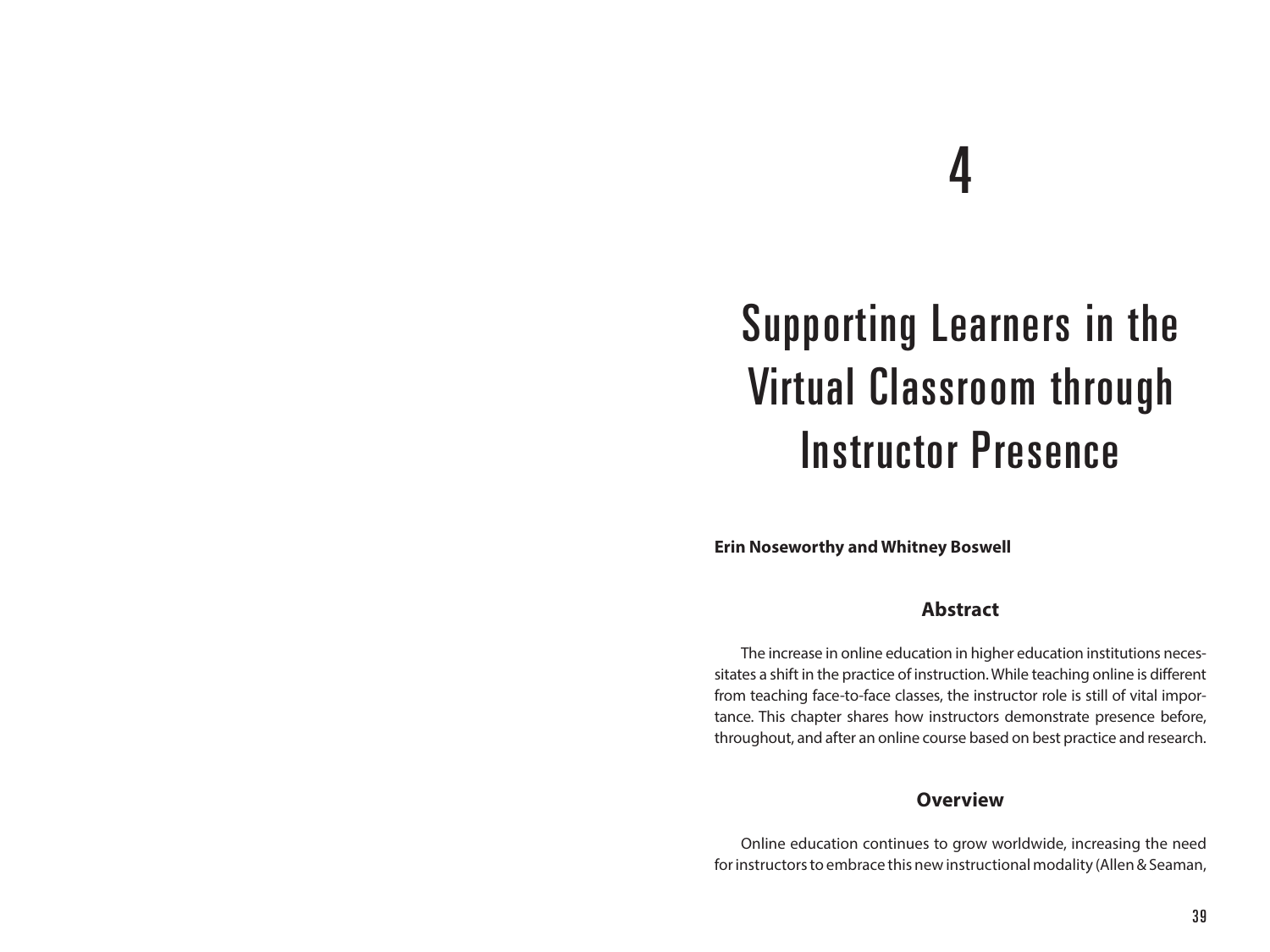2015). The growing demand for online courses requires the development of instructors in best practices for online instruction. A key element of effective online instruction is instructor presence. Instructor presence is a combination of instructional design, facilitation of discourse, and direct instruction (Anderson, Rourke, Garrison, & Archer, 2001). The following chapter presents research, which supports the importance of the instructor's online presence and strategies for developing one's teaching presence in online courses.

#### **Review of the Literature**

The Babson Survey Research Group (Allen & Seaman, 2015) reported that in 2013 over 70.7 percent of active degree-granting institutions offered some form of distance learning to over 2.25 million learners. These numbers have steadily increased since the advent of distance education as more learners seek flexible pathways to earning a degree. While the opinions of academic leadership on the effectiveness of online instruction are progressively improving, instructor acceptance of this modality has decreased since 2007 (Allen & Seaman, 2015).

Fish and Gill (2009) asserted that instructors' perceptions of online learning correlate to their experiences teaching online; those with less experience had more negative perceptions of online instruction, while those with more experience were more likely to believe that online instruction was equal in quality to traditional classroom instruction. The authors stated that "quality online instruction is dependent upon faculty not subscribing to the myths of online learning" (Fish & Gill, 2009, p. 2) that may color their perceptions.

Li and Akins (2005) discussed several myths about online learning, including the concerns that it will make the teacher redundant, promote isolation and lack of community, and be limited to content learning. However, research has shown the opposite to be true. Courses with high learner and instructor satisfaction scores promote interaction between learner, instructor, and content (Bolliger & Wasilik, 2009). Furthermore, instructor presence has been shown to be the catalyst for social presence within online courses and is essential to creating opportunities for interaction within an online class (Sheridan & Kelly, 2010).

Anderson et al. (2001) defined instructor presence as "the design, facilitation, and direction of cognitive and social processes for the realization

of personally meaningful and educationally worthwhile learning outcomes" (p. 5). The authors asserted that there are three components to teaching presence: design and organization, facilitating discourse, and direct instruction. Course design and organization that bolsters instructor presence is consistent and easy to navigate, has clear expectations, delivers content and activities which scaffold and support goals, and provides opportunities to practice and interact with the instructor and peers. How instructors establish and maintain a community of inquiry is reflective of their skills in facilitating discourse. The instructor is responsible for creating a safe environment for discourse, which is supportive of various points of view and enables each learner the opportunity to participate. Direct instruction encompasses the techniques used by instructors to provide learning leadership by directing class attention and diagnosing misconceptions. Instructors may provide direct instruction by presenting content, sharing personal experiences, directing specific questions at learners or groups of learners, confirming understanding, and providing specific feedback to learners on assessments.

# **Proven Practices, Examples, and Results**

Instructor presence in online courses begins before the start, continues during the facilitation, and carries on beyond the conclusion of the course. The following section explores these areas of instructor presence in online courses.

# **Build Instructor Presence into the Course from the Start**

Being present in an online course starts before learners even log in to class. Garrison, Anderson, and Archer (1999) asserted that cognitive presence and social presence are founded on thoughtful course design. Course design is also a pillar of instructor presence (Anderson et al., 2001). Creating strong instructor presence begins with the elements the instructor builds into a course's design; these elements humanize the instructor, support learning activities, and provide opportunities for interaction and collaboration.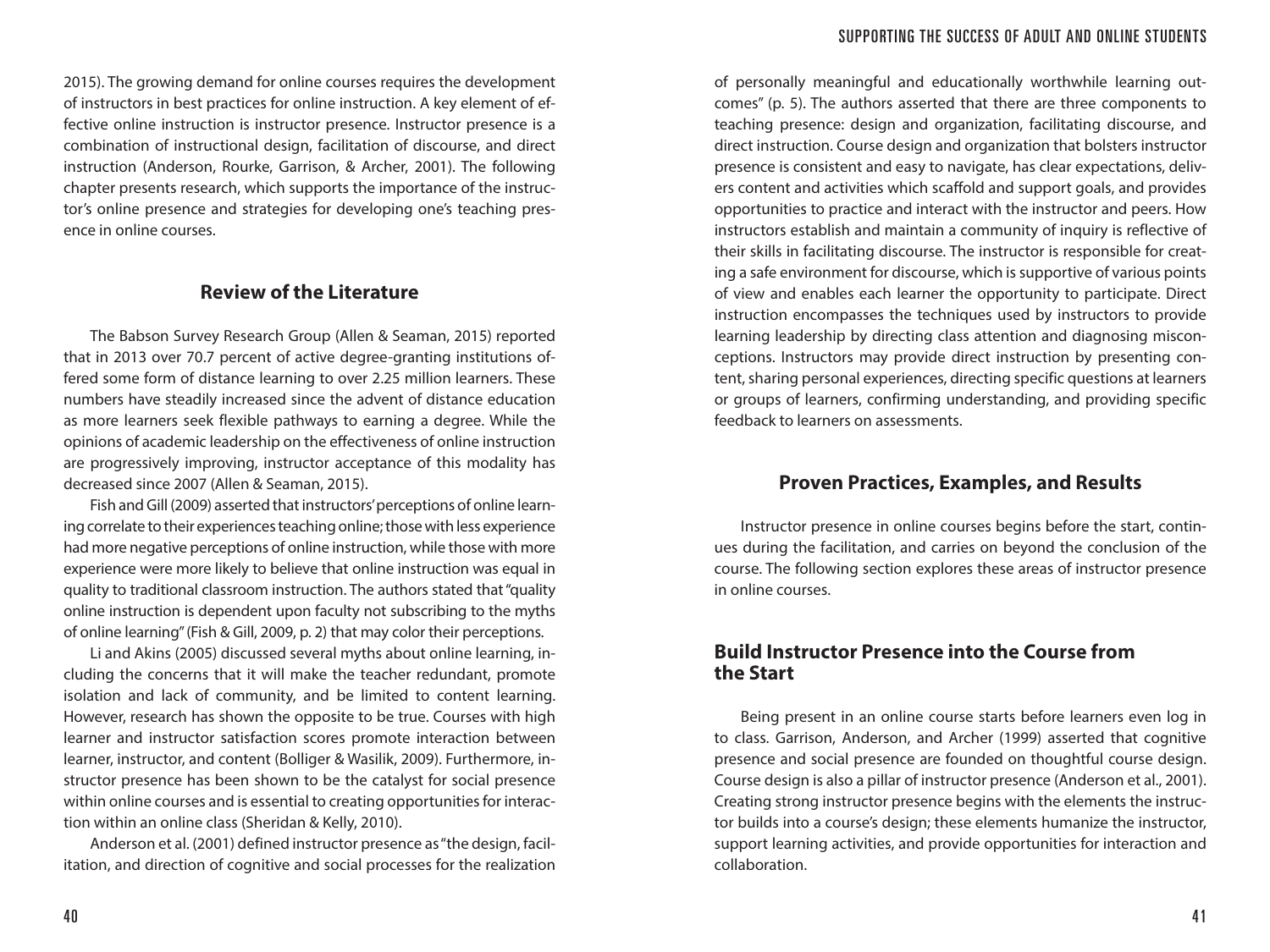**Build an online persona.** Learners may feel isolated or disconnected from instructors in online courses (Song, Singleton, Hill, & Koh, 2004). Instructors can help combat feelings of isolation by creating opportunities for learners to connect with and know them on a more personal level. Personal connections help establish trust within the class, which is an essential component of a healthy learning community (Garrison et al., 1999). Instructors might begin by sharing biographic information and experiences that are relevant to the course and reflective of their interests within and beyond the classroom. Instructors can share a biography along with contact and communication preferences within the course. Relevant information can be reinforced in a welcome announcement or an introductory class discussion.

When creating course communications, instructors should consider writing strategies that capture their unique personalities and speech patterns as a means of humanizing themselves that will help build their presence in the course (Garrison et al., 1999). Emoticons and popular acronyms play a role in social presence and can compensate for missing expressions and voice inflections (Cobb, 2009). However, keep in mind that learners may not be native speakers and will likely have other cultural differences, so the instructor must balance social communication strategies with thoughtful, considerate, and clear writing.

Instructors may choose to create video or audio course communications. Research has shown that thoughtfully incorporating rich media such as podcast, video, and images—into online courses can increase learner engagement, satisfaction, and feelings of connectedness (Bolliger, Supanakorn, & Boggs, 2010; Griffiths & Graham, 2009). To be effective, incorporated media must be accessible to all learners (clear, concise, and transcribed) and should not introduce technological barriers (large downloads or proprietary software, for example).

**Make expectations clear.** Learners who participated in a survey on instructor presence in online courses at two large universities indicated that making course requirements clear had the greatest impact (Sheridan & Kelly, 2010). To make course requirements clear, instructors need to define their expectations. What is the instructor's policy on attendance, participation in activities, or "learner presence" within the course? Will the instructor accept late assignments? What communication methods should the learner use for questions or personal concerns? And when should the learner expect to hear back from the instructor?

Online courses present a great opportunity for inclusive learning where all learners get the opportunity to share their experiences with the class. However, online environments can also enable anonymity that can manifest itself in trolling or other negative behaviors that can be damaging to a learning community (Shea & Shea, 1994).

Instructors are responsible for setting the guidelines for engagement in their courses and ensuring a safe, respectful, and supportive environment for all learners. Instructors should define their course policies and share them with learners in the virtual classroom. Instructors might prompt learners to review policies before the class starts; perhaps even quiz learners on key points as part of participation requirements in the first week of class. Furthermore, instructors should model the behaviors they expect of learners in class and provide additional examples to clarify expectations.

**Support learners with effective course design.** Instructors can also make their presence known through the design of the course and the content, activities, and assessments therein. While variety in course content can help keep learners stay engaged, consistency in course navigation and organization will reduce cognitive load related to the technology used to deliver the course (Swan, 2003). Instructors should develop a consistent rhythm for the course learning units (whether weekly, thematic, or something other), orient learners to the course design approach, and stick to it. If the institution has a master organizational strategy, instructors should follow it as learners will likely be familiar with this structure.

Build in support for learners within each learning unit. Moss and Brookhart (2010) asserted that "once students understand where they are headed, they are more likely to feel that they can be successful, can actually reach the goal" (p. 30). Make learning goals transparent to learners by outlining how content, activities, and assessments align to course or program learning outcomes. Provide a learning unit checklist to empower learners to take control of time management and learning.

Content within the course units should be chunked into manageable portions that work within the limitations of the learners' working memory (Mayer, 2001). Build opportunities for learners to apply what they have learned and receive feedback on their understanding through formative assessment and collaboration or discussion with the instructor and peers.

The result of effective course design is a supportive, personalized learning environment that sets up learners and instructors for success. Instructors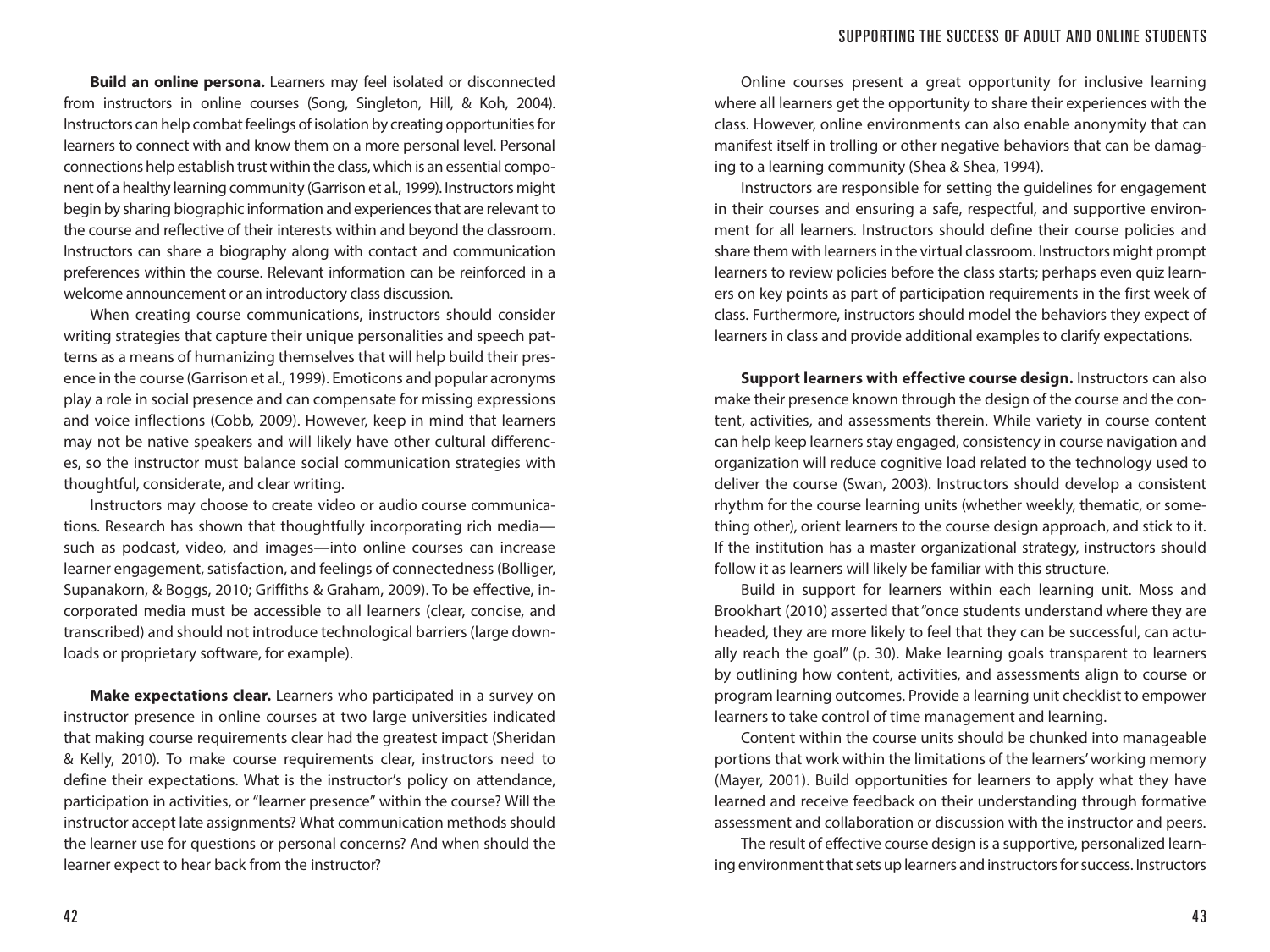who prepare courses early can welcome learners to class a few days before it starts. Instructors should give learners a few pointers for getting started in a welcome message, such as visiting every page listed on the course navigation, readings to get started on, discussions to prepare for, and where to find help. This way, learners can get to know the instructor from all that is built into the course design before the course gets under way and the instructor can focus on facilitating learning after the course begins.

# **Enjoy Connection to Learners throughout the Course**

Many opportunities for increasing instructor presence exist during the course when the instructor has the attention of the learners. Because of transactional distance in online courses, instructor presence can be difficult; instructors may miss the immediacy behaviors of traditional faceto-face courses. The following are ways to increase instructor presence in the online classroom:

**Communication.** Communication from the instructor was found to be one of the highest contributors to learner satisfaction in courses (Sheridan & Kelly, 2010). Instructors reported that the more they made themselves available, responded quickly, and monitored learner engagement in the beginning weeks of the course, the less work they had to do later as it set the tone for the course (Casey & Kroth, 2013). In the same study, every single learner responded that "ongoing and consistent communication" (p. 107) was important to them. Another study found that learners highly appreciated when instructors made them feel like they were the priority, were interested in the learner's success, and came across as human (Hodges & McGuinness, 2014). Communication in an online course entails many components, including instructor social presence and immediacy behaviors, modeling appropriate behaviors, using media, and timely responses.

Traditional classrooms report higher learner motivation, satisfaction, and outcome achievement as a direct result of teacher immediacy behaviors, and online courses are following that trend (Schutt, Allen, & Laumakis, 2009). Immediacy behaviors refer to "actions that simultaneously communicate warmth, involvement, psychological closeness, [and] availability for communication" (Littlejohn & Foss, 2009, p. 501). These behaviors in a course context include using gestures, addressing learners by

their first names, soliciting viewpoints or opinions, praising learners' comments, showing emotion, and using inclusive language ("we," "us"). Other examples include using personal stories from experience and getting into discussions based on learner questions that were not a part of the instructional plan (Schutt, Allen, & Laumakis, 2009).

Immediacy behaviors look different online and depend on the communication media, with additional behaviors available via audio and video. Synchronous communication tools are one way to communicate with students; use of a synchronous tool may help lessen the isolation some students may feel online.

E-mails from learners are like a raised hand in the traditional classroom, and learners expect an immediate response from instructors. Instructors should clearly communicate their communication policy. As part of this policy, instructors can create a question discussion forum that allows learners to post questions so that all learners can benefit from answers. This will reduce e-mail communications and the need to answer the same question repeatedly.

**Discussion boards.** An important part of instructor presence in online courses is facilitating discourse, which in many courses occurs on discussion boards (Mandernach, Gonzales, & Garrett, 2006). Discussion boards allow learners to interact with classmates and their instructor, which can increase learning if the content is relevant and the instructor has made efforts to help learners become comfortable in online discussions (Shea & Bidjerano, 2009).

Instructors should consistently participate in discussion boards by sharing their expertise and personal experience. They should also keep the discussions focused on learning goals by asking engaging questions and modeling desired behaviors. Swan and Shih (2005) found that in discussion boards with higher social presence, learners reported significant learning from their peers and instructor.

**Feedback.** Varnhagen, Wilson, Krupa, Kasprzak, and Hunting (2005) found that one of the major complaints by learners in many areas of online course evaluations was a lack of quality instructor feedback. Learners want confirmation that submitted work is on track. Learner frustration comes from insufficient in-depth feedback. Another study also found that learners wanted more detailed feedback, the type of feedback that identified specific issues to inform work on future assignments (Moore & Wallace, 2012).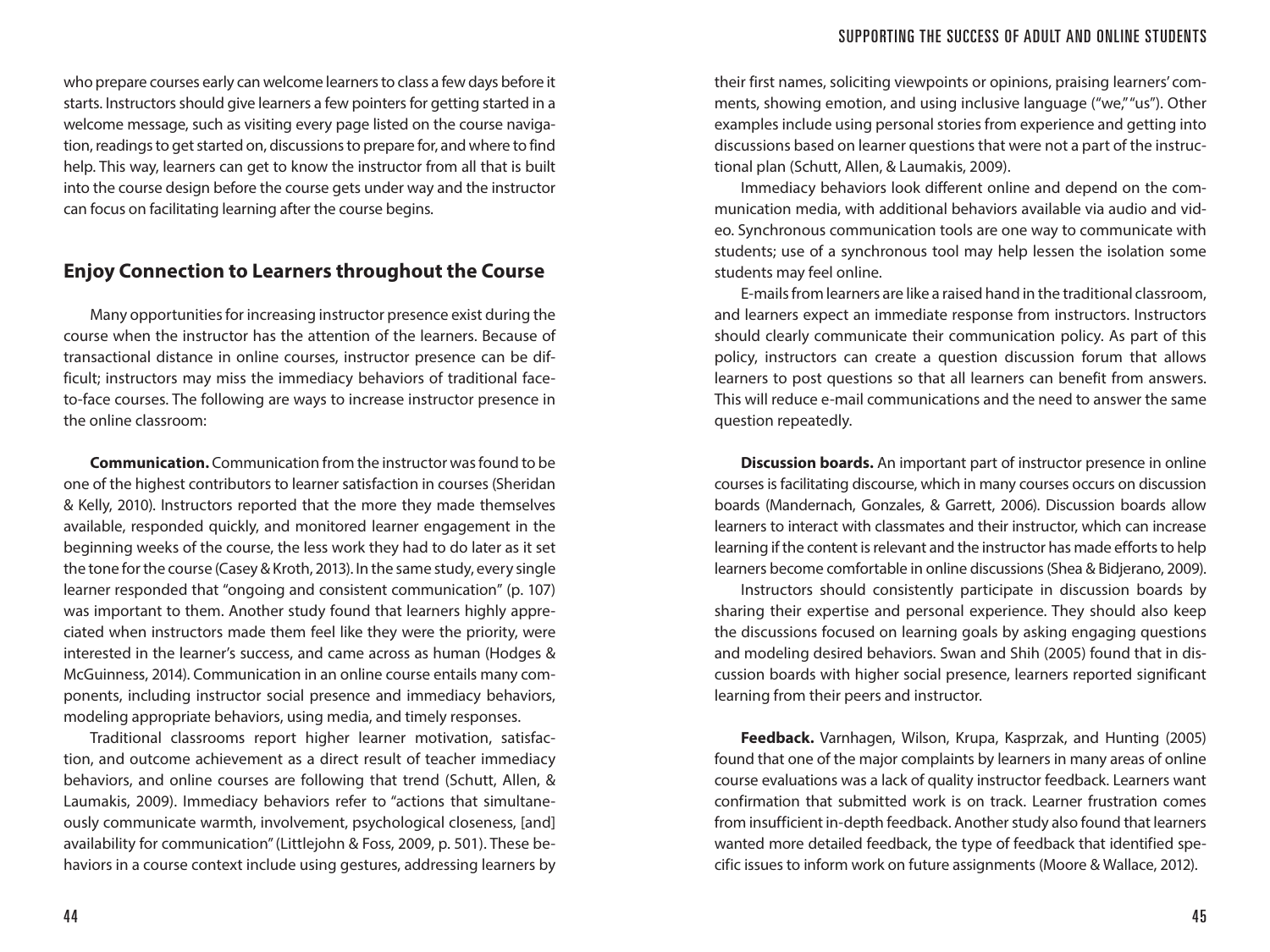There are a variety of ways to give feedback to students online. Written assignments lend themselves to in-text annotation, which allows for detailed feedback in context. LMS testing tools often provide the option to give students immediate feedback, which is valuable for formative assessment. Video or audio feedback is another option made possible in many cases. Moore and Wallace (2012) found that instructors enjoyed giving audio feedback because it was quicker to give detailed feedback than in writing. Borup, West, and Thomas (2015) found that video feedback tended to be longer and more supportive while text-based feedback was more specific and organized. Whatever approach the instructor may choose, the key is to provide detailed feedback that students can use to deepen their understanding and improve work (Sull, 2010). Give praise where it is due to motivate students to continue to apply themselves.

**Use available tools.** Many learning management systems (LMS) have built-in tools to support instructor presence. A few of the tools in Blackboard (an LMS) are surveys and announcements. Whatever the institution's LMS is, instructors should seek out the tools that are available and use them where appropriate.

Many learners believe that end-of-course evaluations are of no benefit to them, possibly because they never see the direct benefits. This could be one reason end-of-course evaluations often get low response rates. Crews and Curtis (2011) suggested that gathering in-course formative feedback will increase response rates in the end-of-course evaluations and demonstrate to learners that the instructor is engaged in the course. One of the ways to collect in-course formative feedback is through a midterm survey. Instructors can make changes or adjust courses during the term based on learner feedback.

A simple way to increase instructor presence in an online course is to use the Announcements tool. Sheridan and Kelly (2010) pointed out that part of instructor presence is posting regularly and being visible as the instructor. Posting announcements that are e-mailed to learners can do at least three things. First, it gives the learner an opportunity outside of the class to digest course content. Second, it brings the learner into the course more often. These e-mails improve learning as the more times students engage with content, the more likely they are to retain it (Roediger & Pyc, 2012). Finally, announcements show the learners that the instructor is involved in the course.

There are many ways to use announcements. At the start of the week, summarize the content to be learned, assessments to complete, or

discussions to participate in. Near the end of the week, summarize content or clarify anything misunderstood or unclear. Consider using humor, images, or a personal story to break up stressful weeks and make messages more memorable. Avoid excessively long announcements and posting too often, as learners may be overwhelmed. Learners also benefit from reminders of upcoming deadlines.

Let learners leave an imprint. The learner's experience can influence the instructor's practice. Instructors should take time throughout the course to reflect on what's working well and what could be improved. Ko and Rossen (2010) recommended keeping a course journal with notes on the course and ideas for future improvements. At the end of the course, the journal notes can be combined with feedback from learners' end-of course evaluations to create a plan for course and instructional improvements.

# **Lessons Learned, Tips for Success, and Recommendations**

There are many ways to infuse instructor presence into online courses; so many, that it can be a little overwhelming. However, the methods presented in this chapter do not have to be implemented all at once. Even small efforts can make a big impact. To get started, consider the following strategies:

- **Before:** The instructors can work on developing their online persona that will help build social presence and connection with learners. For example, instructors might share a photograph along with personal experience and enthusiasm for the field of study in an instructor bio.
- **During:** Instructors should focus on learner support through prompt and meaningful feedback in discussions, on assignments, and through e-mail. Communications should acknowledge learners' experiences and interests and provide individualized feedback to support their unique learning goals.
- **After:** End-of-course evaluation feedback should be reviewed by the instructor so that necessary changes can be made to the course before it is taught again. Instructors can let learners in the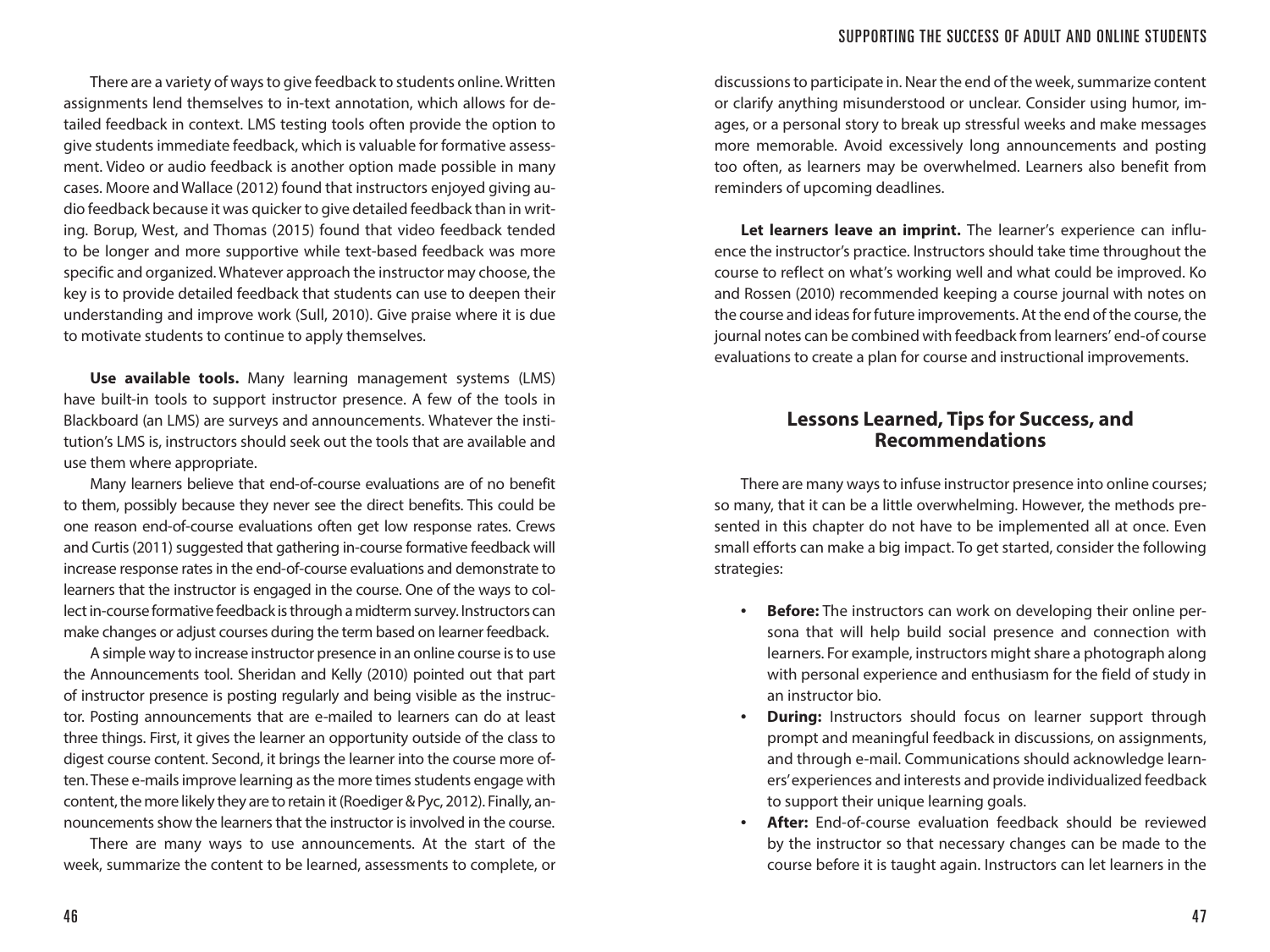revised course know how the end-of-course feedback was used to improve the current course as a way to encourage learner feedback when the time comes.

With each new teaching experience, an instructor can incorporate another strategy to further develop teaching presence in online courses. Increased teaching presence will boost learner satisfaction and learning within online courses.

# **Conclusion**

Research shows that instructor presence plays a large role in the effectiveness of the online classroom. Instructor presence can be incorporated in a variety of ways. The instructor's presence should be visible to learners in the design of the course, its facilitation, and learners' direct interactions with the instructor. Hopefully, this chapter has provided accessible strategies for incorporating instructor presence in online courses.

# **References**

- Allen, I., & Seaman, J. (2015). Grade level: Tracking online education in the United States. Babson Survey Research Group. Retrieved from http://www.onlinelearningsurvey.com/reports/ gradelevel.pdf
- Anderson, T., Rourke, L., Garrison, D. R., & Archer, W. (2001). Assessing teacher presence in a computer conferencing context. *Journal of Asynchronous Learning Networks, 5*(2). Retrieved from http://cde. athabascau.ca/coi\_site/documents/Anderson\_Rourke\_Garrison\_ Archer\_Teaching\_Presence.pdf
- Bolliger, D. U., Supanakorn, S., & Boggs, C. (2010). Impact of podcasting on student motivation in the online learning environment. *Computers & Education, 55*(2), 714–722.
- Bolliger, D. U., & Wasilik, O. (2009). Factors influencing faculty satisfaction with online teaching and learning in higher education. *Distance Education, 30*(1), 103–116.
- Borup, J., West, R. E., & Thomas, R. (2015). The impact of text versus video communication on instructor feedback in blended courses. *Educational Technology Research and Development, 63*(2), 161.
- Casey, R. L., & Kroth, M. (2013). Learning to develop presence online: Experienced faculty perspectives. *Journal of Adult Education, 42*(2), 104–110.
- Cobb, S. C. (2009). Social presence and online learning: A current view from a research perspective. *Journal of Interactive Online Learning, 8*(3), 241–254.
- Crews, T. B., & Curtis, D. F. (2011). Online course evaluations: Faculty perspective and strategies for improved response rates. *Assessment & Evaluation in Higher Education, 36*(7), 865–878. doi:10.1080/02602 938.2010.493970
- Fish, W. W., & Gill, P. B. (2009). Perceptions of online instruction. *Online Submission, 8*(1). Retrieved from http://files.eric.ed.gov/fulltext/ ED503903.pdf
- Garrison, D. R., Anderson, T., & Archer, W. (1999). Critical inquiry in a textbased environment: Computer conferencing in higher education. *The Internet and Higher Education, 2*(2), 87–105.
- Griffiths, M. E., & Graham, C. R. (2009). Using asynchronous video in online classes: Results from a pilot study. *International Journal of Instructional Technology and Distance Learning, 6*(3). Retrieved from http://www.itdl.org/journal/mar\_09/article06.htm
- Hodges, A. L., & McGuinness, T. (2014). Improving communication in distance-accessible advanced practice nursing courses via instructor presence. *Journal of Nursing Education, 53*(8), 479–482.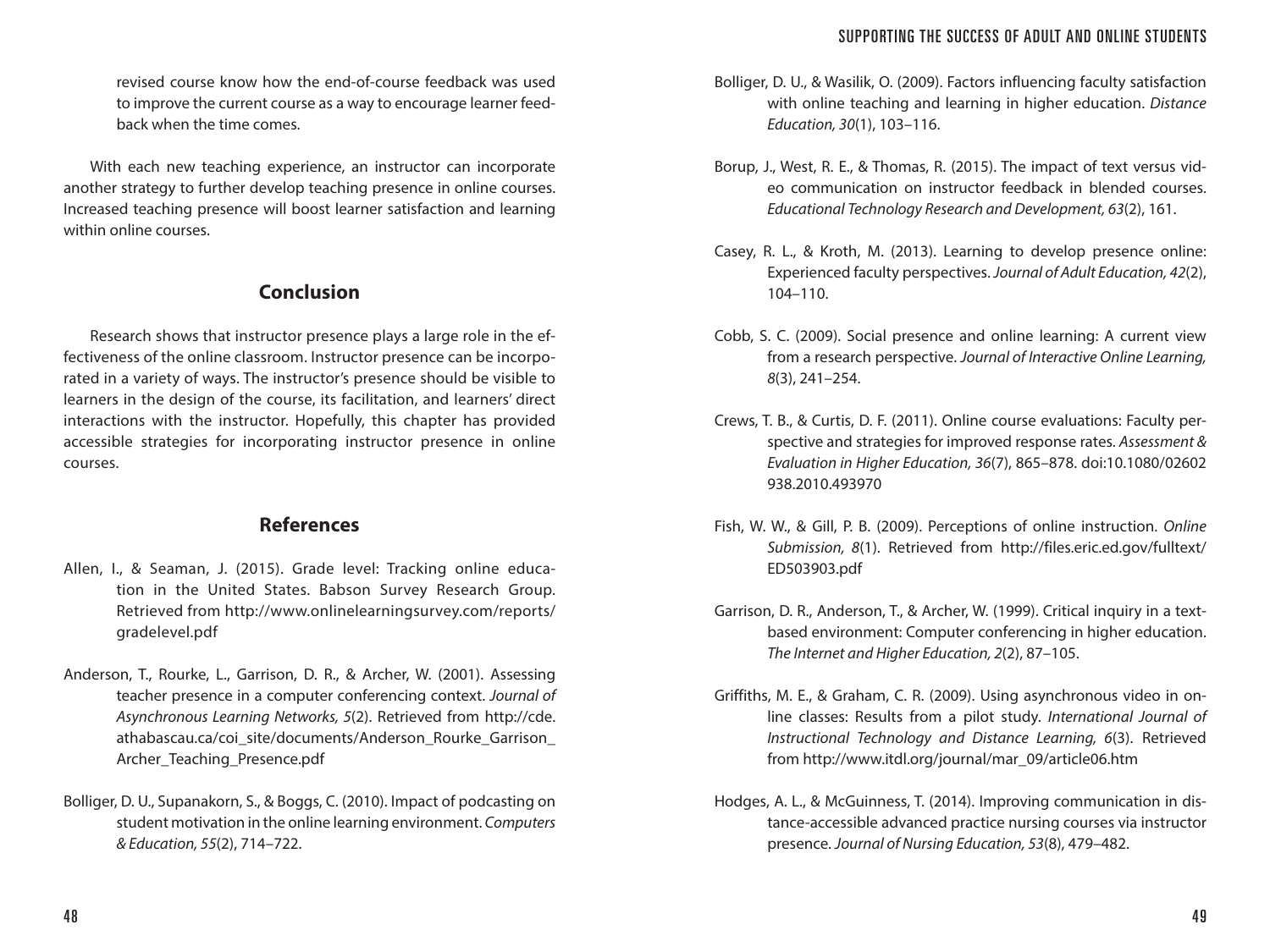#### SUPPORTING THE SUCCESS OF ADULT AND ONLINE STUDENTS

- Ko, S., & Rossen, S. (2010). *Teaching online: A practical guide*. New York, NY: Routledge.
- Li, Q., & Akins, M. (2004). Sixteen myths about online teaching and learning in higher education: Don't believe everything you hear. *TechTrends, 49*(4), 51–60.
- Littlejohn, S. W., & Foss, K. A. (2009). *Encyclopedia of communication theory.* Los Angeles, CA: Sage.
- Mayer, R. E. (2001). *Multimedia learning*. Cambridge, United Kingdom: Cambridge University Press.
- Mandernach, B. J., Gonzales, R. M., & Garrett, A. L. (2006). An examination of online instructor presence via threaded discussion participation. *Journal of Online Learning and Teaching, 2*(4), 248–260.
- Moore, C., & Wallace, I. P. H. (2012). Personalizing feedback for feed-forward opportunities utilizing audio feedback technologies for online students. *International Journal of e-Education, e-Business, e-Management, and e-Learning, 2*(1), 6–10.
- Moss, C. M., & Brookhart, S. M. (2010). *Advancing formative assessment in every classroom: A guide for instructional leaders*. Alexandria, VA: Association for Supervision and Curriculum Development.
- Roediger, H. L., & Pyc, M. A. (2012). Inexpensive techniques to improve education: Applying cognitive psychology to enhance educational practice. *Journal of Applied Research in Memory and Cognition, 1*(4), 242–248.
- Schutt, M., Allen, B. S., & Laumakis, M. A. (2009). The effects of instructor immediacy behaviors in online learning environments. *Quarterly Review of Distance Education, 10*(2), 135–148.
- Shea, P., & Bidjerano, T. (2009). Community of inquiry as a theoretical framework to foster "epistemic engagement" and "cognitive presence" in online education. *Computers & Education, 52*(3), 543–553.
- Shea, V., & Shea, C. (1994). *Netiquette.* Albion Books. Retrieved from http:// www.albion.com/netiquette/book/
- Sheridan, K., & Kelly, M. A. (2010). The indicators of instructor presence that are important to students in online courses. *Journal of Online Learning and Teaching, 6*(4), 767.
- Song, L., Singleton, E. S., Hill, J. R., & Koh, M. H. (2004). Improving online learning: Student perceptions of useful and challenging characteristics. *The Internet and Higher Education*, *7*(1), 59–70.
- Sull, E. C. (2010). Secrets of the successful online instructor revealed. *Distance Learning, 7*(4), 98–102.
- Swan, K. (2003). Learning effectiveness: What the research tells us. In J. Bourne & J. Moore (Eds.), *Elements of quality online education, practice and direction* (pp. 13–45). Needham, MA: Sloan Center for Online Education.
- Swan, K., & Shih, L. F. (2005). On the nature and development of social presence in online course discussions. *Online Learning Journal, 9*(3), 115–136.
- Varnhagen, S., Wilson, D., Krupa, E., Kasprzak, S., & Hunting, V. (2005). Comparison of student experiences with different online graduate courses in health promotion. *Canadian Journal of Learning and Technology, 31*(1). Retrieved from https://ejournals.library.ualberta.ca/index.php/cjlt/article/view/26509/19691

# **Author Biographies**

Erin Noseworthy is the Director of eLearning at City University of Seattle (CityU). She oversees the administration of Blackboard, the institution's learning management system, and advises faculty on best practices in instructional design and learning technologies. She has taught educational technology courses for CityU and the University of Tennessee at Chattanooga, in addition to several faculty development courses and